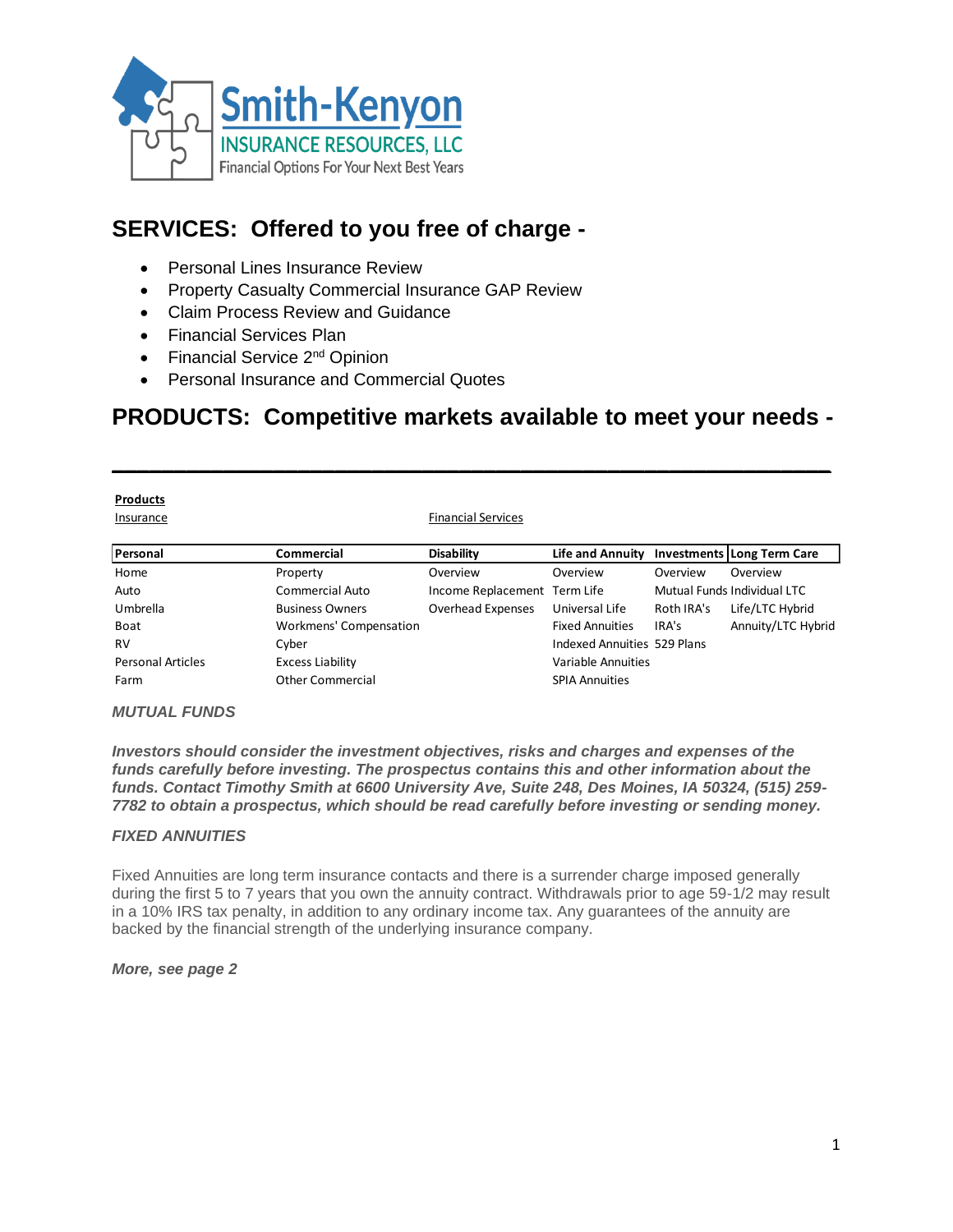

### **INDEXED ANNUITIES**

Indexed annuities are insurance contracts that, depending on the contract, may offer a guaranteed annual interest rate and some participation growth, if any, of a stock market index. Such contracts have substantial variation in terms, costs of guarantees and features and may cap participation or returns in significant ways. Any guarantees offered are backed by the financial strength of the insurance company. Surrender charges apply if not held to the end of the term. Withdrawals are taxed as ordinary income and, if taken prior to 59 ½, a 10% federal tax penalty. Investors are cautioned to carefully review an indexed annuity for its features, costs, risks, and how the variables are calculated.

#### **VARIABLE ANNUITIES**

*Please consider the investment objectives, risks, charges, and expenses carefully before investing in Variable Annuities. The prospectus, which contains this and other information about the variable annuity contract and the underlying investment options, can be obtained from the insurance company or your financial professional. Be sure to read the prospectus carefully before deciding whether to invest.*

The investment return and principal value of the variable annuity investment options are not guaranteed. Variable annuity sub-accounts fluctuate with changes in market conditions. The principal may be worth more or less than the original amount invested when the annuity is surrendered.

There is a surrender charge imposed generally during the first 5 to 7 years that you own the contract. Withdrawals prior to age 59-1/2 may result in a 10% IRS tax penalty, in addition to any ordinary income tax.

#### **529**

A 529 plan is a college savings plan that allows individuals to save for college on a tax-advantaged basis. Every state offers at least one 529 plan. Before buying a 529 plan, you should inquire about the particular plan and its fees and expenses. You should also consider that certain states offer tax benefits and fee savings to in-state residents. Whether a state tax deduction and/or application fee savings are available depends on your state of residence. For tax advice, consult your tax professional. Non-qualifying distribution earnings are taxable and subject to a 10% tax penalty.

Disclaimer: Representative of and securities and investment advisory services offered through Brokers International Financial Services, LLC. Member SIPC. Brokers International Financial Services, LLC is not an affiliated company.

This is published for residents of the United States only. Representatives may only conduct business with residents of the states and jurisdictions in which they are properly registered. Therefore, a response to a request for information may be delayed until appropriate registration is obtained or exemption from registration is determined. Not all of services referenced are available in every state and through every advisor listed.